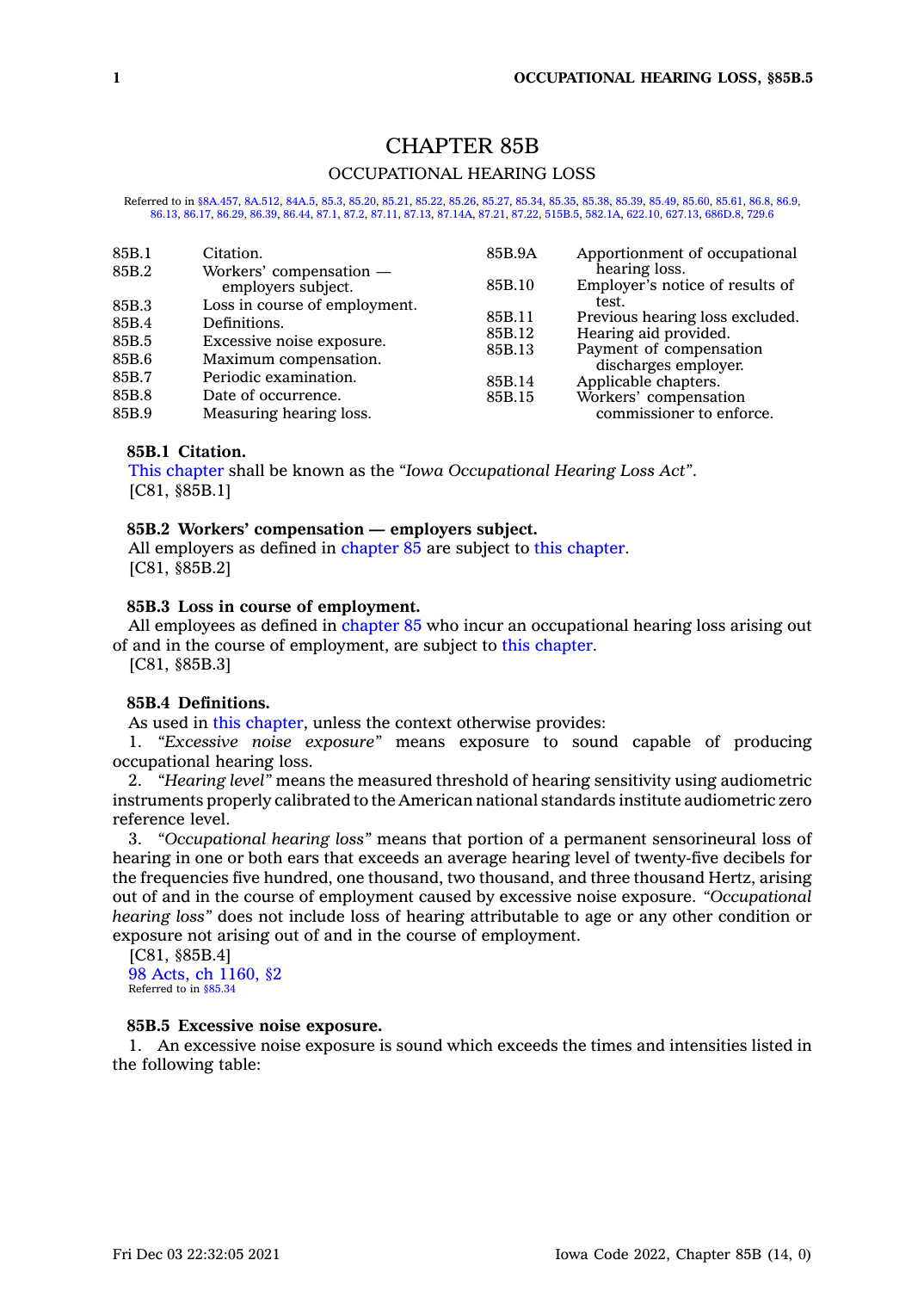| Duration<br>per day<br>hours | Sound level,<br>dBA slow<br>response | Duration<br>per day<br>minutes | Sound level,<br>dBA slow<br>response |
|------------------------------|--------------------------------------|--------------------------------|--------------------------------------|
| 8                            | 90                                   | 52                             | 106                                  |
| 7                            | 91                                   | 45                             | 107                                  |
| 6                            | 92                                   | 37                             | 108                                  |
| 5                            | 93                                   | 33                             | 109                                  |
| 4<br>1/2                     | 94                                   | 30                             | 110                                  |
| 4                            | 95                                   | 26                             | 111                                  |
| 3<br>1/2                     | 96                                   | 22                             | 112                                  |
| 3                            | 97                                   | 18                             | 113                                  |
| 21/2                         | 98                                   | 16                             | 114                                  |
| 21/4                         | 99                                   | 15                             | 115                                  |
| 2                            | 100                                  | No exposure greater            |                                      |
| $1 \frac{3}{4}$              | 101                                  | than 115 permitted             |                                      |
| 1/2                          | 102                                  |                                |                                      |
| $1 \t1/4$                    | 103                                  |                                |                                      |
| 1/8<br>1                     | 104                                  |                                |                                      |
| 1                            | 105                                  |                                |                                      |

2. The workers' compensation commissioner may promulgate rules pursuant to [chapter](https://www.legis.iowa.gov/docs/code//17A.pdf) [17A](https://www.legis.iowa.gov/docs/code//17A.pdf) to amend this table based upon changes recommended in nationally recognized consensus standards.

3. An employer shall immediately inform an employee if the employer learns that the employee is being subjected to sound levels and duration in excess of those indicated in the above table. In instances of occupational hearing loss alleged to have occurred, either in whole or in part prior to January 1, 1981, an employer shall provide upon request by an affected employee whatever evidence is available to the employer of the date, duration, and intensities of noise to which the employee was subjected in employment.

[C81, §85B.5]

98 Acts, ch [1061,](https://www.legis.iowa.gov/docs/acts/1998/CH1061.pdf) §11; 98 Acts, ch [1160,](https://www.legis.iowa.gov/docs/acts/1998/CH1160.pdf) §3; 2009 [Acts,](https://www.legis.iowa.gov/docs/acts/2009/CH0041.pdf) ch 41, §263

### **85B.6 Maximum compensation.**

Compensation is payable for <sup>a</sup> maximum of one hundred seventy-five weeks for total occupational hearing loss. For partial occupational hearing loss compensation is payable for <sup>a</sup> period proportionate to the relation which the calculated binaural, both ears, hearing loss bears to one hundred percent, or total loss of hearing.

[C81, §85B.6]

## **85B.7 Periodic examination.**

Compensation is not payable to an employee who willfully fails to submit for reasonable periodic physical and audiometric examinations. Reasonable written notice of the dates and times of examinations required by the employer shall be given the employee. Examinations shall be scheduled during times the employee, examining personnel, and examination facilities are reasonably available. Physical and audiometric examinations shall be at the expense of the employer. The employee shall be compensated for any time lost from work occasioned by employer examinations. Compensation is not payable to an employee if the employee fails or refuses to use employer-provided hearing protective devices required by the employer and communicated in writing to the employee at the time the employee is employed or at the time the protective devices are provided by the employer.

[C81, §85B.7]

#### **85B.8 Date of occurrence.**

1. A claim for occupational hearing loss due to excessive noise exposure may be filed beginning one month after separation from the employment in which the employee was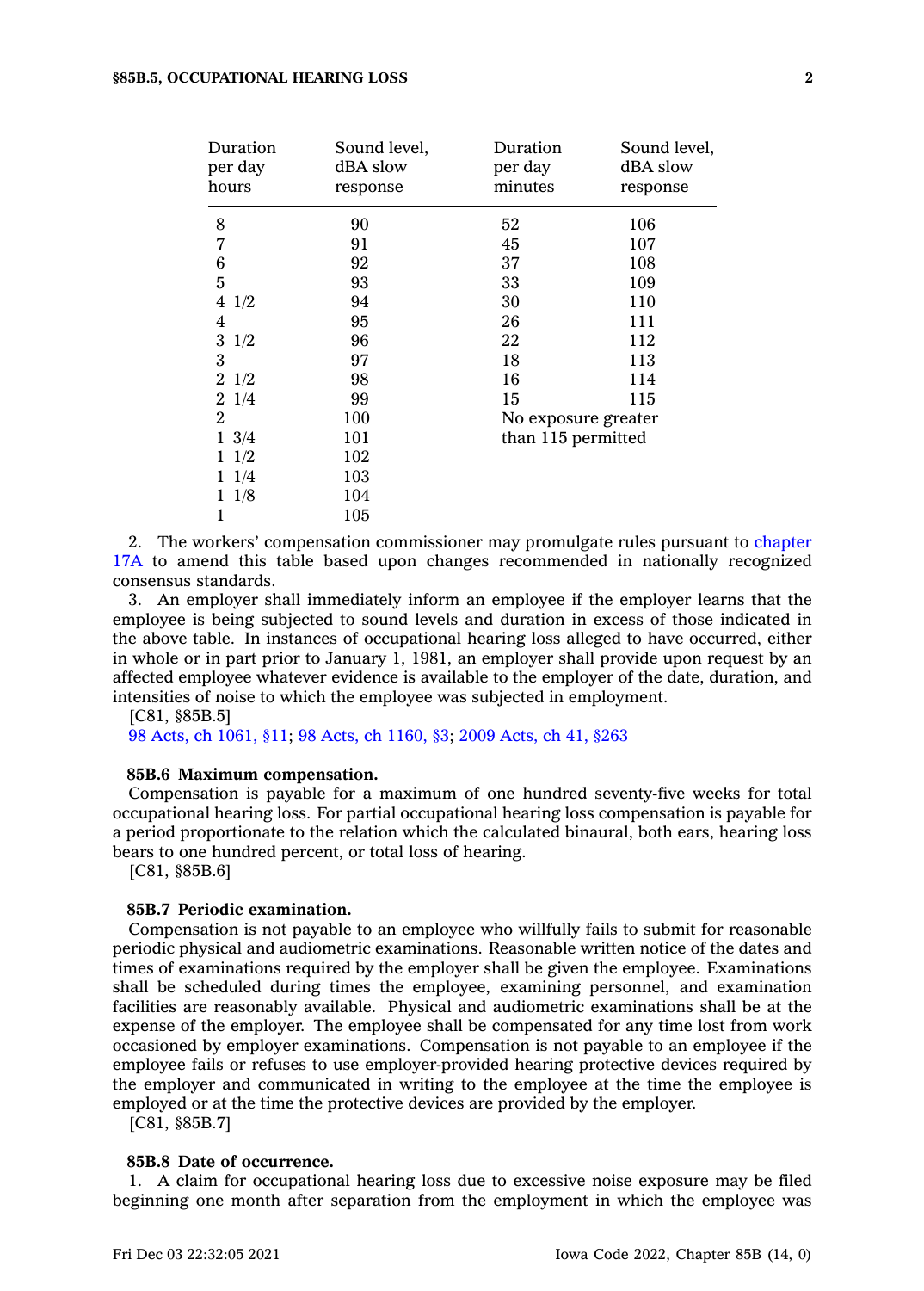subjected to excessive noise exposure. The date of the injury shall be the date of occurrence of any one of the following events:

*a.* Transfer from excessive noise exposure employment by an employer.

*b.* Retirement.

*c.* Termination of the employer-employee relationship.

2. The date of injury for <sup>a</sup> layoff which continues for <sup>a</sup> period longer than one year shall be six months after the date of the layoff. However, the date of the injury for any loss of hearing incurred prior to January 1, 1981, shall not be earlier than the occurrence of any one of the above events.

[C81, §85B.8]

98 Acts, ch [1160,](https://www.legis.iowa.gov/docs/acts/1998/CH1160.pdf) §4, 5; 2008 Acts, ch [1032,](https://www.legis.iowa.gov/docs/acts/2008/CH1032.pdf) §201

## **85B.9 Measuring hearing loss.**

1. Audiometric instruments, properly calibrated to the American national standards institute specifications, shall be used for measuring hearing levels and in such tests necessary to establish total hearing loss, if any. The hearing tests and examinations shall be conducted in environments which comply with accepted national standards.

2. Audiometric examinations shall be administered by persons who are certified by the council for accreditation in occupational hearing conservation or by persons licensed as audiologists under [chapter](https://www.legis.iowa.gov/docs/code//154F.pdf) 154F, or as physicians or osteopathic physicians and surgeons under [chapter](https://www.legis.iowa.gov/docs/code//148.pdf) 148, provided the licensed persons are trained in audiometry.

3. In calculating the total amount of hearing loss, the hearing levels at each of the four frequencies, five hundred, one thousand, two thousand, and three thousand Hertz, shall be added together and divided by four to determine the average decibel hearing level for each ear. If the resulting average decibel hearing level in either ear is twenty-five decibels or less, the percentage hearing loss for that ear shall be zero. For each resulting average decibel hearing level exceeding twenty-five decibels, an allowance of one and one-half percent shall be made up to the maximum of one hundred percent which is reached at an average decibel hearing level of ninety-two decibels. In determining the total binaural percentage hearing loss, the percentage hearing loss for the ear with better hearing shall be multiplied by five and added to the percentage hearing loss for the ear with worse hearing and the sum of the two divided by six.

4. *a.* The assessment of the proportion of the total binaural percentage hearing loss that is due to occupational noise exposure shall be made by the employer's regular or consulting physician or licensed audiologist who is trained and has had experience with such assessment. If several audiometric examinations are available for assessment, the physician or audiologist shall determine which examinations shall be used in the final assessment of occupational hearing loss.

*b.* If the employee disputes the assessment, the employee may select <sup>a</sup> physician or licensed audiologist similarly trained and experienced to give an assessment of the audiometric examinations.

5. This [section](https://www.legis.iowa.gov/docs/code/85B.9.pdf) is applicable in the event of partial permanent or total permanent occupational hearing loss in one or both ears.

[C81, §85B.9; 81 [Acts,](https://www.legis.iowa.gov/docs/acts/1981/CH0042.pdf) ch 42, §1] 98 Acts, ch [1160,](https://www.legis.iowa.gov/docs/acts/1998/CH1160.pdf) §6; 2008 Acts, ch [1088,](https://www.legis.iowa.gov/docs/acts/2008/CH1088.pdf) §81

Referred to in [§85B.9A](https://www.legis.iowa.gov/docs/code/85B.9A.pdf)

### **85B.9A Apportionment of occupational hearing loss.**

Apportionment of the total hearing loss between occupational and nonoccupational loss, for purposes of determining occupational hearing loss, may be made by an audiologist or physician with qualifications set forth in [section](https://www.legis.iowa.gov/docs/code/85B.9.pdf) 85B.9. In determining occupational hearing loss, consideration shall be given to all probable employment and nonemployment sources of loss. The apportionment of age-related loss shall be made by reducing the total binaural percentage hearing loss as calculated pursuant to section 85B.9, [subsection](https://www.legis.iowa.gov/docs/code/85B.9.pdf) 3, by the same percentage as the decibels of age-related loss occurring during the period of employment bears to the total decibel hearing level in each ear. The decibels of age-related loss shall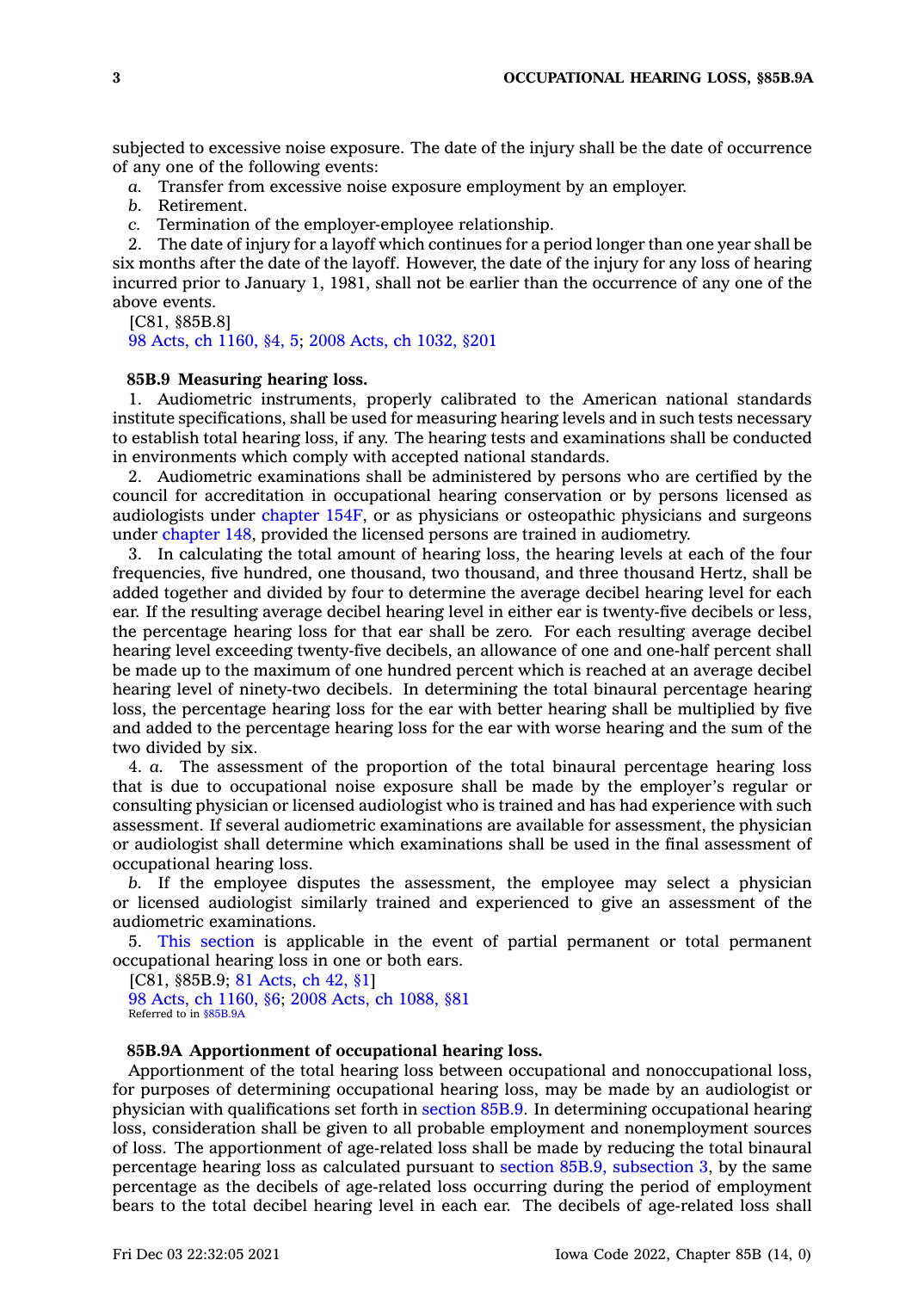be calculated according to tables adopted by the workers' compensation commissioner consistent with tables of the national institute for occupational safety and health existing on July 1, 1998, and consistent with section 85B.9, [subsection](https://www.legis.iowa.gov/docs/code/85B.9.pdf) 3.

98 Acts, ch [1160,](https://www.legis.iowa.gov/docs/acts/1998/CH1160.pdf) §7

#### **85B.10 Employer's notice of results of test.**

The employer shall communicate to the employee, in writing, the results of an audiometric examination or physical examination of an employee which reflects an average hearing level in one or both ears in excess of twenty-five decibels for the test frequencies of five hundred, one thousand, two thousand, and three thousand Hertz, as soon as practicable after the examination. The communication shall include the name and qualifications of the person conducting the audiometric examination or physical examination, the site of the examination, the kind or type of test or examinations given, the results of each and the average decibel hearing level, for the four frequencies, in each ear, and, if known to the employer, whether the hearing loss is sensorineural and, if the hearing loss resulted from another cause, the cause.

[C81, §85B.10] 98 Acts, ch [1160,](https://www.legis.iowa.gov/docs/acts/1998/CH1160.pdf) §8

#### **85B.11 Previous hearing loss excluded.**

An employer is liable, as provided in this [chapter](https://www.legis.iowa.gov/docs/code//85B.pdf) and subject to the provisions of [chapter](https://www.legis.iowa.gov/docs/code//85.pdf) [85](https://www.legis.iowa.gov/docs/code//85.pdf), for an occupational hearing loss to which the employment has contributed, but if previous hearing loss, whether occupational or not, is established by an audiometric examination or other competent evidence, whether or not the employee was subjected to excessive noise exposure within six months preceding the test, the employer is not liable for the previous loss, nor is the employer liable for <sup>a</sup> loss for which compensation has previously been paid or awarded. The employer is liable only for the difference between the percent of occupational hearing loss determined as of the date of the audiometric examination used to determine occupational hearing loss and the percentage of loss established by the preemployment audiometric examination. An amount paid to an employee for occupational hearing loss by any other employer shall be credited against compensation payable by an employer for the hearing loss. An employee shall not receive in the aggregate greater compensation from all employers for occupational hearing loss than that provided in this [section](https://www.legis.iowa.gov/docs/code/85B.11.pdf) for total occupational hearing loss. A payment shall not be made to an employee unless the employee has worked in excessive noise exposure employment for <sup>a</sup> total period of at least ninety days for the employer from whom compensation is claimed.

[C81, §85B.11]

98 Acts, ch [1160,](https://www.legis.iowa.gov/docs/acts/1998/CH1160.pdf) §9; 99 [Acts,](https://www.legis.iowa.gov/docs/acts/1999/CH0096.pdf) ch 96, §7

#### **85B.12 Hearing aid provided.**

A reduction of the compensation payable to an employee for occupational hearing loss shall not be made because the employee's ability to communicate may be improved by the use of <sup>a</sup> hearing aid. An employer who is liable for occupational hearing loss of an employee is required to provide the employee with <sup>a</sup> hearing aid for each affected ear unless it will not materially improve the employee's ability to communicate.

[C81, §85B.12] 98 Acts, ch [1160,](https://www.legis.iowa.gov/docs/acts/1998/CH1160.pdf) §10

## **85B.13 Payment of compensation discharges employer.**

Payments of compensation and compliance with other provisions of this [chapter](https://www.legis.iowa.gov/docs/code//85B.pdf) by the employer or the employer's insurance carrier in accordance with the findings and orders of the workers' compensation commissioner or <sup>a</sup> court making <sup>a</sup> final adjudication in appealed cases, discharges the employer from further obligation.

[C81, §85B.13] 98 Acts, ch [1061,](https://www.legis.iowa.gov/docs/acts/1998/CH1061.pdf) §11